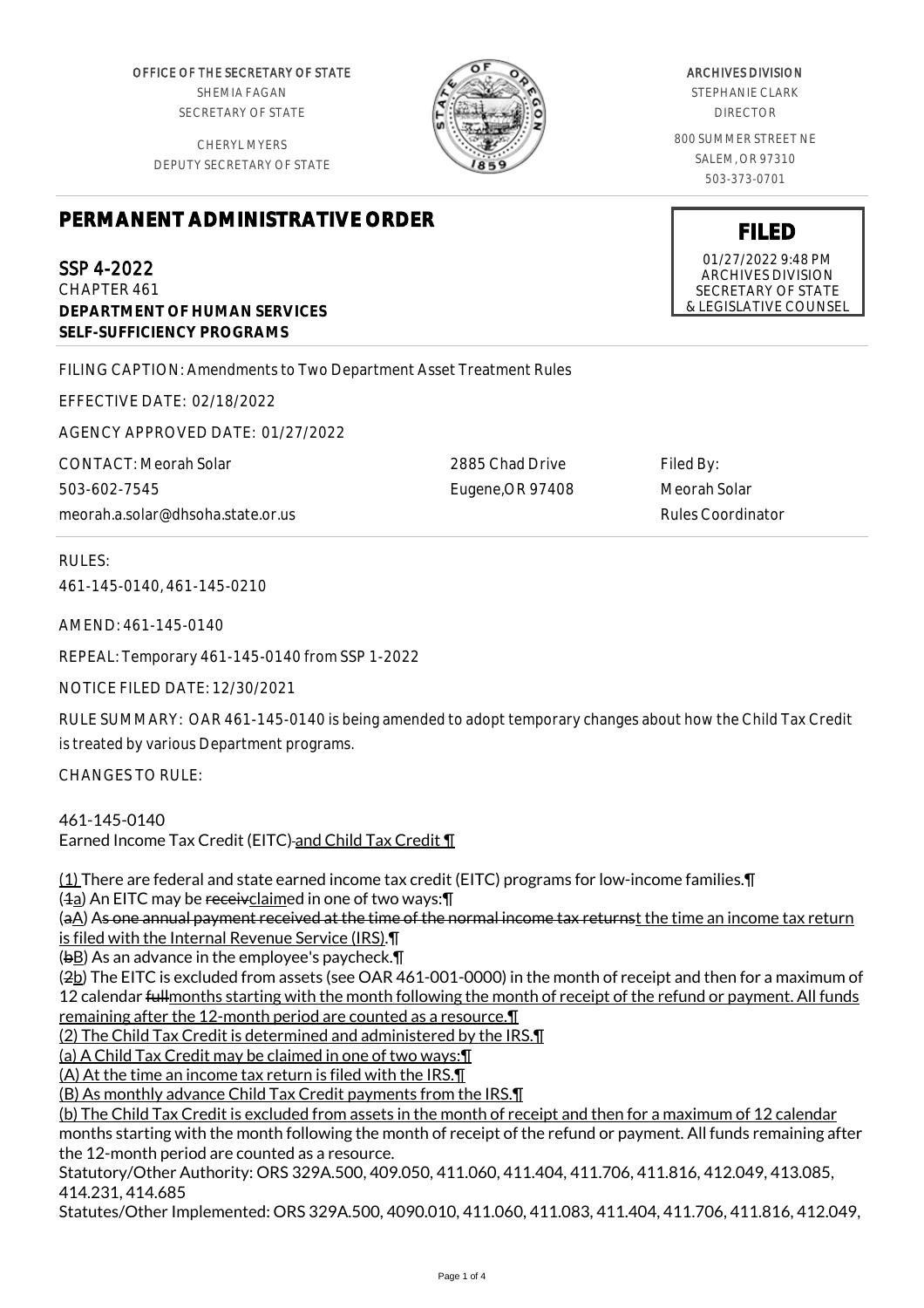414.231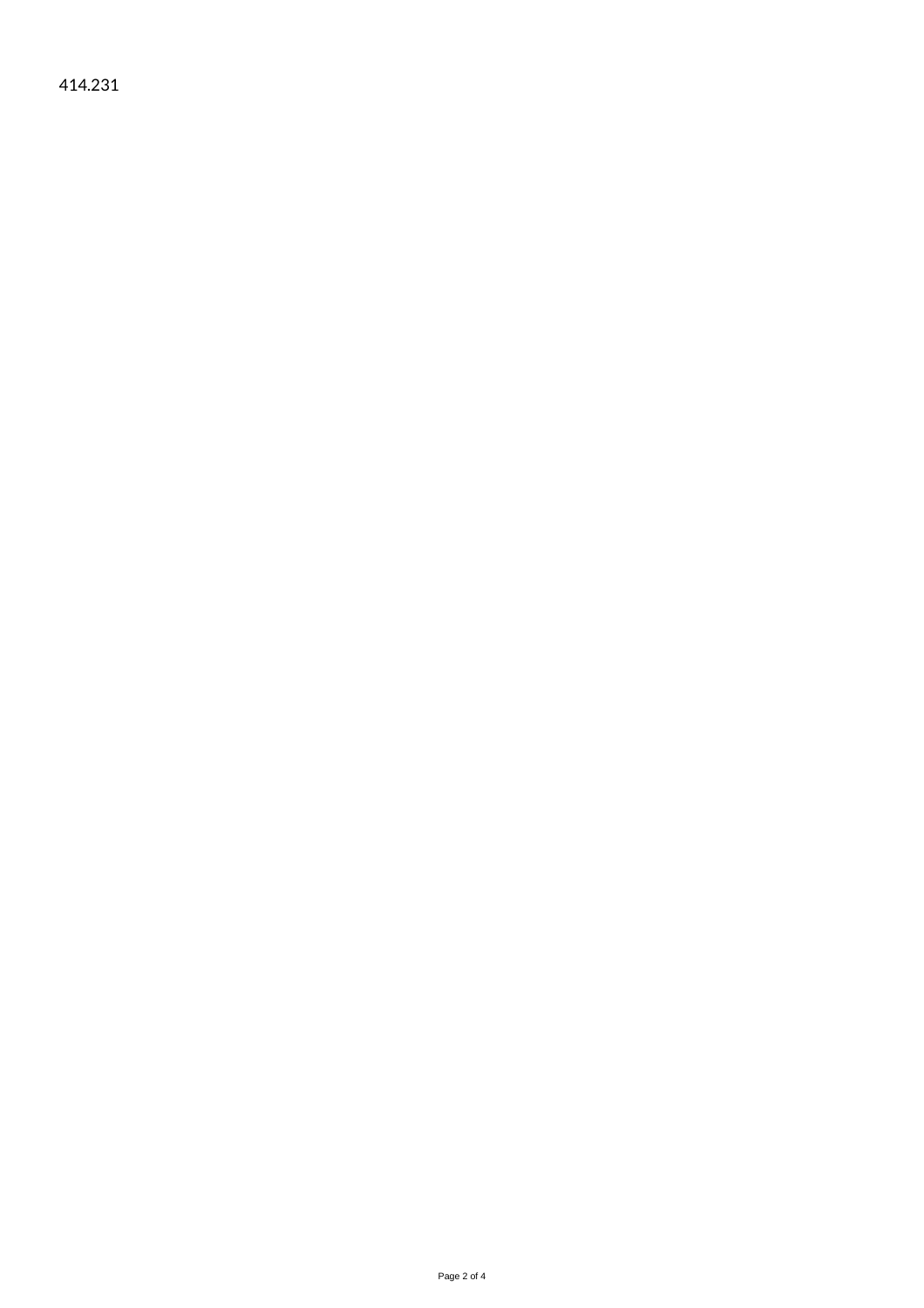## AMEND: 461-145-0210

REPEAL: Temporary 461-145-0210 from SSP 1-2022

NOTICE FILED DATE: 12/30/2021

RULE SUMMARY: OAR 461-145-0210 about Gifts and Winnings, is being amended to permanently adopt temporary changes about how lottery and gambling winnings income is treated by various Department programs.

CHANGES TO RULE:

461-145-0210 Gifts and Winnings ¶

(1) For the purposes of this rule:¶

(a) "Gifts" are items given to or received by an individual on or for a special occasion, such as a holiday, birthday, graduation, or wedding. "Gifts" are not given or received on a regular basis.¶

(b) "Winnings" are prizes given to an individual in a contest, game of chance, or similar event. "Winnings" in the form of money may be distributed in different payment frequencies, such as monthly, periodically (such as monthquarterly), or in a lump-sumsingle payment. T

(2) In the ERDCall programs, gifts (see section (1) of this rule) and winningambling losses are not subtracted from gambling winnings (see section (1) of this rule) in determining the individual's countable (see OAR 461-001-0000) income.¶

(3) In the ERDC program, gifts (see section (1) of this rule) and winnings are excluded.¶

(34) In all programs except the ERDC the OSIP, OSIPM, and OMB program ands, except as provided otherwise in sections (4) and (57) of this rule:¶

(a) In-kind gifts and winnings are treated according to the rule applicable to the specific type of asset. In the OSIP, OSIPM, and QMB programs, except for, if an individual is offered a choice between an in-kind item and cash, the cash amount is considered unearned income, even if the individual chooses the in-kind item and regardless of the value, if any, of the in-kind item.¶

(b) GThe value of gifts and winnings in the form of <del>money or credit card company gift cards are treated as periodic</del> or lump-sumcash are treated in accordance with the rule applicable to the payment frequency: stable income under OAR 461-150-0070, variable income under OAR 461-150-0080, periodic income (seeunder OAR 461-140- 0110 and 461-140-0120). In the OSIP, OSIPM, and QMB programs, gambling losses are not subtracted from

gambling winnings in determining the individual's countable (see OAR 461-001-0000) income.¶ (c) In all programs except the OSIP, OSIPM, and QMB programs, e, or lump-sum income under OAR 461-140- 0120.¶

(c) The value of a gift card or certificate is considered income in the month it is received if the gift card or certificate can be used to purchase food or shelter or can be resold. There is a rebuttable presumption that the gift card can be resold.¶

(d) Monetary gifts given for educational purposes are treated in accordance with OAR 461-145-0145.¶ (5) In the SNAP program, except as provided otherwise in section (7) of this rule,¶

(a) A filing group immediately loses SNAP benefit eligibility due to lottery or gambling winnings when provisions of section (1) of OAR 461-140-0262 are met.¶

(b) In-kind gifts and winnings are treated according to the rule applicable to the specific type of asset.¶

(c) Gifts and winnings, except cash prizes from lottery or gambling subject to section (1) of OAR 461-140-0262, in the form of money or credit card company gift cards are treated in accordance with the rule applicable to the

payment frequency: stable income under OAR 461-150-0070, variable income under OAR 461-150-0080, periodic income under OAR 461-140-0110, or lump-sum income under OAR 461-140-0120.¶

(d) Establishment-specific gift cards are excluded as incfrome and not considered a resourcessets (see OAR 461- 001-0000).¶

(d6) In the OSIP, OSIPM, and QMB programs, the value of a gift card or certificate is considered income in the month it iall programs except the ERDC, OSIP, OSIPM, QMB, and SNAP programs and except as provided otherwise in section (7) of this rule:¶

(a) In-kind gifts and winnings areceived if the gift card or certificate can be used to purchase food or shelter or can be resold. There i treated according to the rule applicable to the specific type of asset. **I** 

(b) Gifts and winnings in the form of money or credit card company gift cards a rebuttable presumption that the gift card can be resold.¶

(4) For employment-related items, see OAR 461-145-0130.¶

(5) In the OSIP, OSIPM, and QMB programs, monetary gifts given for educational purposes treated in accordance